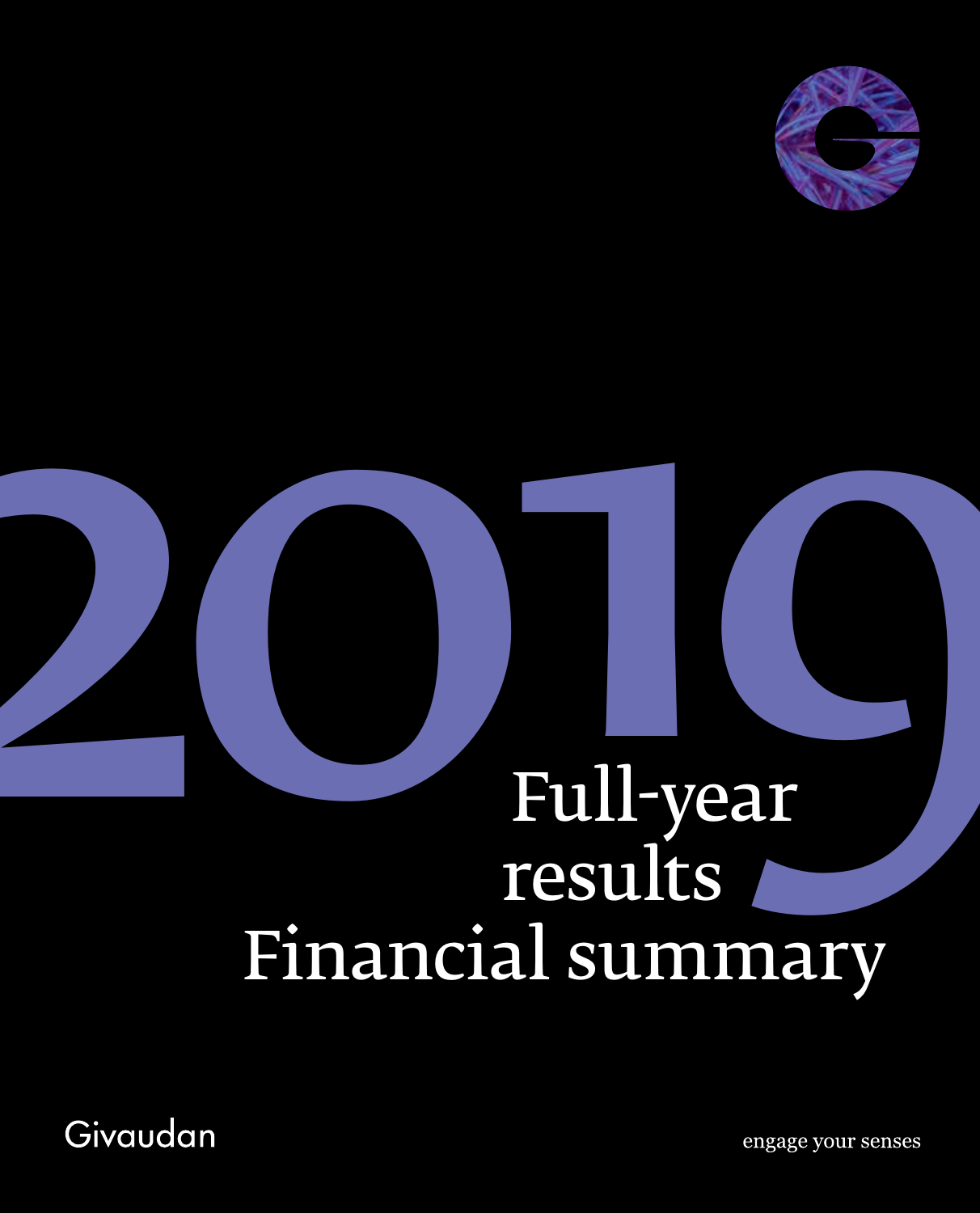## Key figures

### **Financial Review**

For the year ended 31 December

| in millions of Swiss francs except earnings per share data | 2019  | 2018  |
|------------------------------------------------------------|-------|-------|
| <b>Sales</b>                                               | 6,203 | 5,527 |
| <b>Gross profit</b>                                        | 2,530 | 2,329 |
| as % of sales                                              | 40.8% | 42.1% |
| <b>EBITDA</b> <sup>a</sup>                                 | 1,275 | 1,145 |
| as % of sales                                              | 20.6% | 20.7% |
| <b>Operating income</b>                                    | 920   | 883   |
| as % of sales                                              | 14.8% | 16.0% |
| Income attributable to equity non-controlling interests    |       |       |
| Income attributable to equity holders of the parent        | 702   | 663   |
| as % of sales                                              | 11.3% | 12.0% |
| Earnings per share - basic (CHF)                           | 76.17 | 71.92 |
| Earnings per share - diluted (CHF)                         | 75.59 | 71.36 |
| Operating cash flow                                        | 1,136 | 916   |
| as % of sales                                              | 18.3% | 16.6% |
| Free cash flow                                             | 787   | 703   |
| as % of sales                                              | 12.7% | 12.7% |

a) EBITDA defined as Earnings before interest (and other financial income (expense), net), Tax, Depreciation and Amortisation, corresponds to operating income before depreciation, amortisation and impairment of long-lived assets.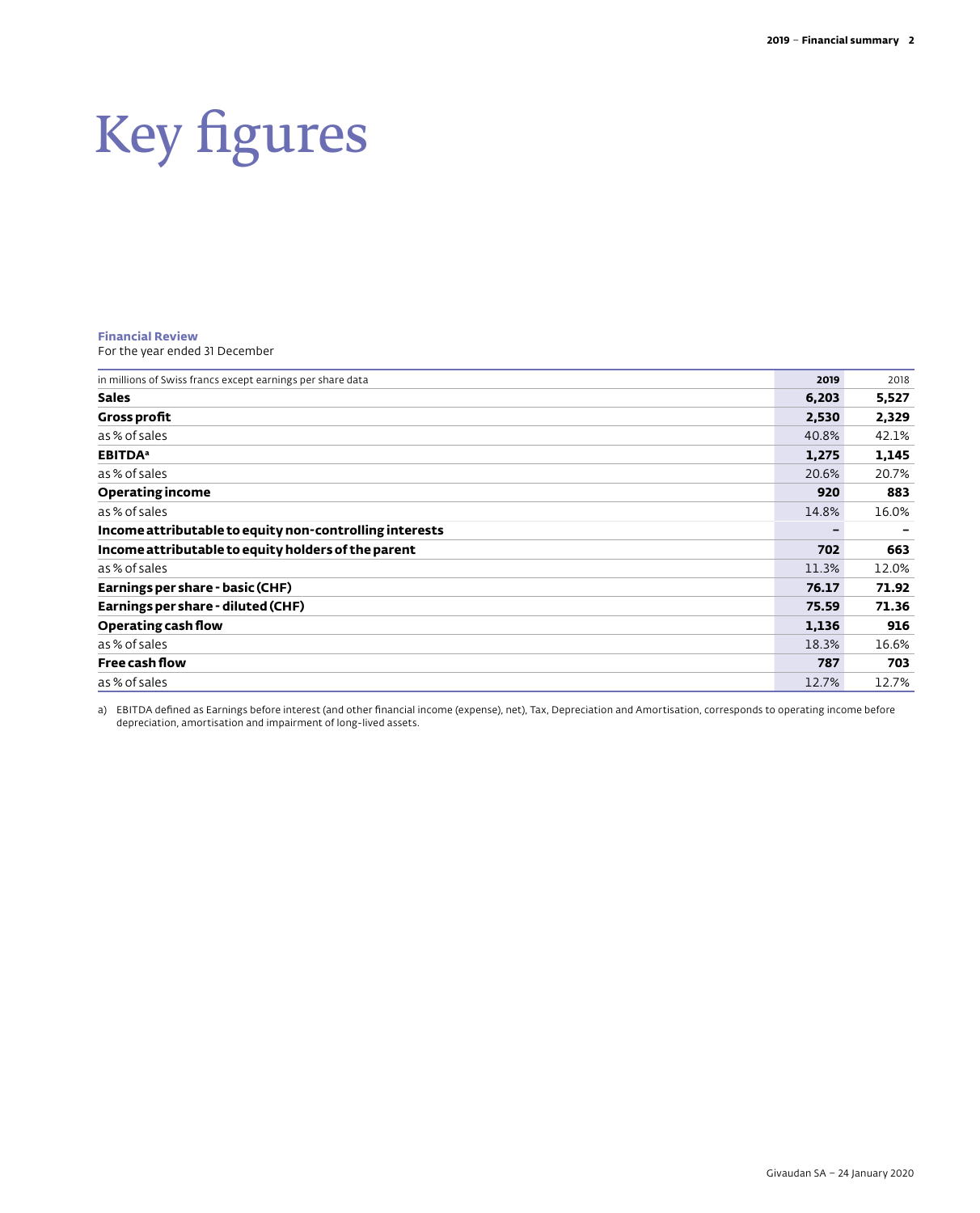### **Financial Review**

For the six months ended 31 December (unaudited)

| in millions of Swiss francs except earnings per share data | 2019  | 2018  |
|------------------------------------------------------------|-------|-------|
| <b>Sales</b>                                               | 3,109 | 2,853 |
| <b>Gross profit</b>                                        | 1,256 | 1,147 |
| as % of sales                                              | 40.4% | 40.2% |
| <b>EBITDA</b> <sup>a</sup>                                 | 615   | 544   |
| as % of sales                                              | 19.8% | 19.1% |
| <b>Operating income</b>                                    | 429   | 394   |
| as % of sales                                              | 13.8% | 13.8% |
| Income attributable to equity non-controlling interests    |       |       |
| Income attributable to equity holders of the parent        | 322   | 292   |
| as % of sales                                              | 10.4% | 10.2% |
| Earnings per share - basic (CHF)                           | 34.93 | 31.66 |
| Earnings per share - basic (CHF)                           | 34.65 | 31.52 |
| Operating cash flow                                        | 865   | 647   |
| as % of sales                                              | 27.8% | 22.7% |
| Free cash flow                                             | 639   | 590   |
| as % of sales                                              | 20.6% | 20.7% |

a) EBITDA: Earnings Before Interest (and other financial income (expense), net), Tax, Depreciation and Amortisation. This corresponds to operating income before<br>depreciation, amortisation and impairment of long-lived asset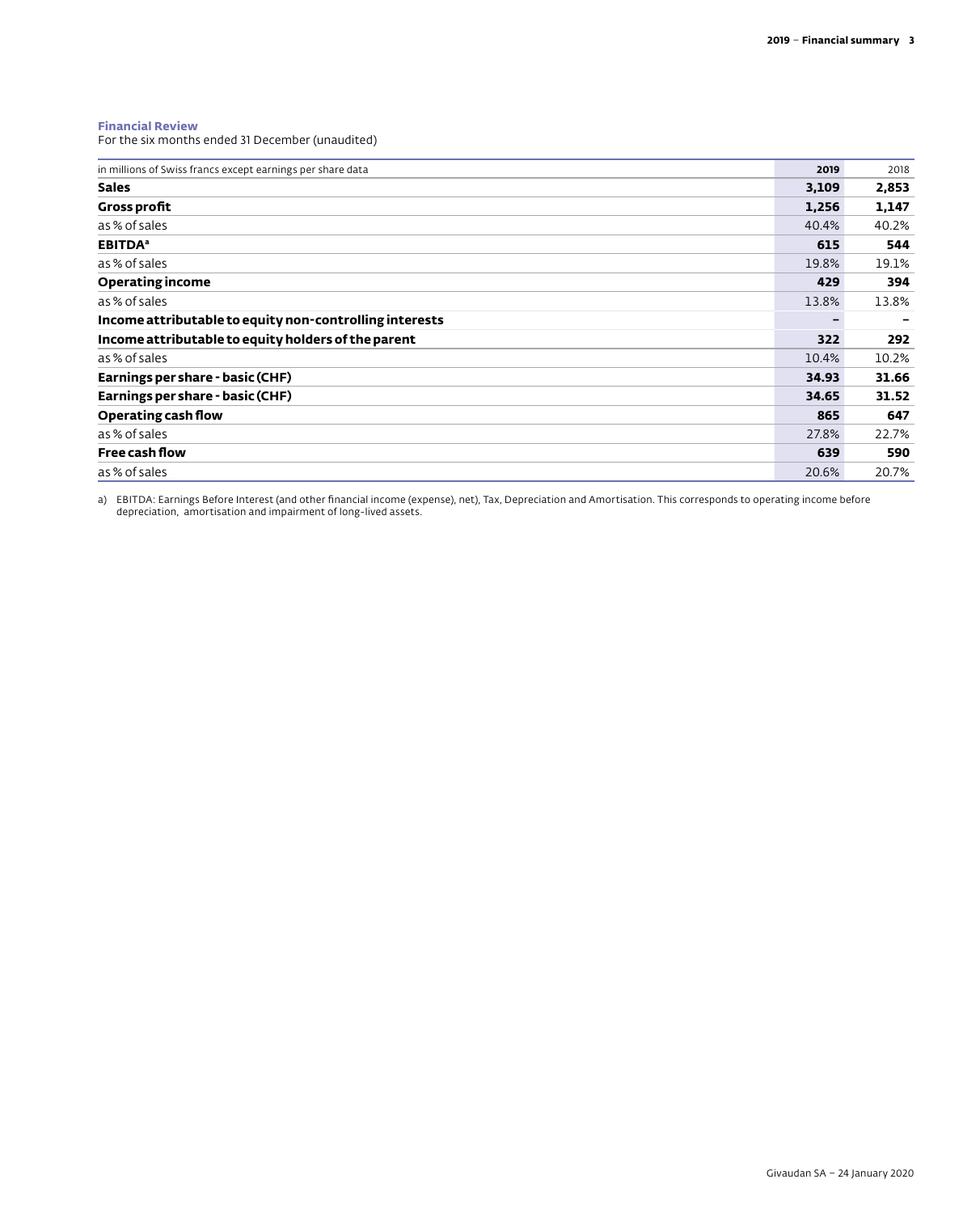### **Group**

For the year ended 31 December

| in millions of Swiss francs | 2019  | 2018  |
|-----------------------------|-------|-------|
| Sales to third parties      | 6,203 | 5,527 |
| <b>EBITDA</b> <sup>a</sup>  | 1,275 | 1,145 |
| as % of sales               | 20.6% | 20.7% |
| One off items               | (56)  | (13)  |
| <b>Comparable EBITDA</b>    | 1,331 | 1,158 |
| as % of sales               | 21.5% | 21.0% |
| <b>Operating income</b>     | 920   | 883   |
| as % of sales               | 14.8% | 16.0% |
|                             |       |       |

a) EBITDA defined as Earnings before interest (and other financial income (expense), net), Tax, Depreciation and Amortisation, corresponds to operating income before depreciation, amortisation and impairment of long-lived assets.

### **Flavour Division**

For the year ended 31 December

| in millions of Swiss francs | 2019  | 2018           |
|-----------------------------|-------|----------------|
| Sales to third parties      | 3,404 | 3,002          |
| <b>EBITDA</b> <sup>a</sup>  | 720   | 637            |
| as % of sales               | 21.1% | 21.2%          |
| One off items               | (14)  | $\overline{2}$ |
| <b>Comparable EBITDA</b>    | 734   | 635            |
| as % of sales               | 21.6% | 21.2%          |
| <b>Operating income</b>     | 487   | 470            |
| as % of sales               | 14.3% | 15.7%          |
|                             |       |                |

a) EBITDA defined as Earnings before interest (and other financial income (expense), net), Tax, Depreciation and Amortisation, corresponds to operating income before depreciation, amortisation and impairment of long-lived assets.

### **Fragrance Division**

For the year ended 31 December

| in millions of Swiss francs | 2019  | 2018  |
|-----------------------------|-------|-------|
| Sales to third parties      | 2,799 | 2,525 |
| <b>EBITDA</b> <sup>a</sup>  | 555   | 508   |
| as % of sales               | 19.8% | 20.1% |
| One off items               | (42)  | (15)  |
| <b>Comparable EBITDA</b>    | 597   | 523   |
| as % of sales               | 21.3% | 20.7% |
| <b>Operating income</b>     | 433   | 413   |
| as % of sales               | 15.5% | 16.4% |

a) EBITDA defined as Earnings before interest (and other financial income (expense), net), Tax, Depreciation and Amortisation, corresponds to operating income before depreciation, amortisation and impairment of long-lived assets.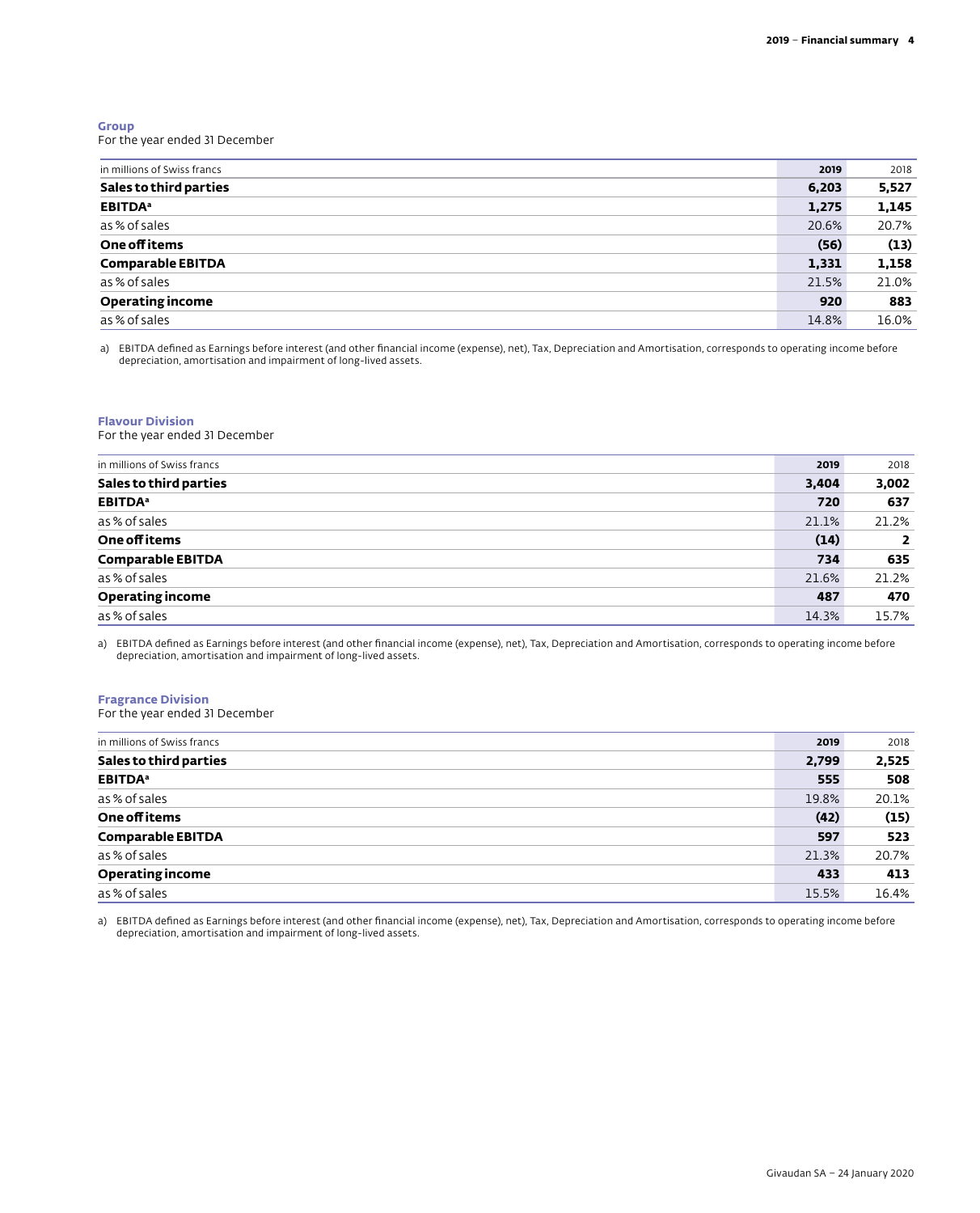### Consolidated financial statements

### **Consolidated Income Statement** For the year ended 31 December

| in millions of Swiss francs, except for earnings per share data | 2019    | 2018    |
|-----------------------------------------------------------------|---------|---------|
| Sales                                                           | 6,203   | 5,527   |
| Cost of sales                                                   | (3,673) | (3,198) |
| <b>Gross profit</b>                                             | 2,530   | 2,329   |
| as % of sales                                                   | 40.8%   | 42.1%   |
| Selling, marketing and distribution expenses                    | (791)   | (716)   |
| Research and product development expenses                       | (528)   | (477)   |
| Administration expenses                                         | (221)   | (208)   |
| Share of results of joint ventures and associates               | 4       | 5       |
| Other operating income                                          | 41      | 63      |
| Other operating expense                                         | (115)   | (113)   |
| <b>Operating income</b>                                         | 920     | 883     |
| as % of sales                                                   | 14.8%   | 16.0%   |
| Financing costs                                                 | (79)    | (55)    |
| Other financial income (expense), net                           | (33)    | (56)    |
| Income before taxes                                             | 808     | 772     |
| Income taxes                                                    | (106)   | (109)   |
| Income for the period                                           | 702     | 663     |
| <b>Attribution</b>                                              |         |         |
| Income attributable to non-controlling interests                |         |         |
| Income attributable to equity holders of the parent             | 702     | 663     |
| as % of sales                                                   | 11.3%   | 12.0%   |
| Earnings per share - basic (CHF)                                | 76.17   | 71.92   |
| Earnings per share - diluted (CHF)                              | 75.59   | 71.36   |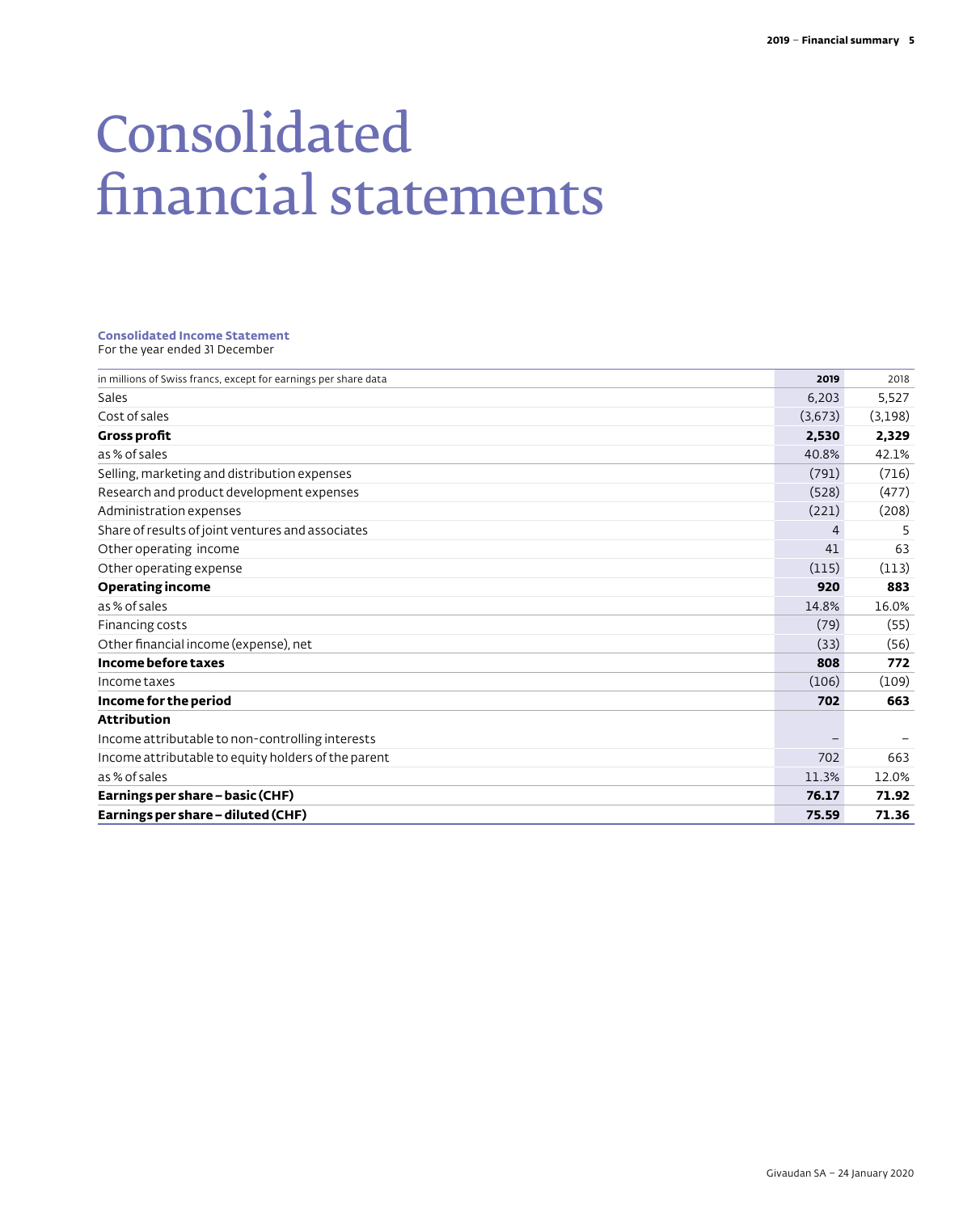### **Consolidated Statement of Comprehensive Income**

| For the year ended 31 December |  |
|--------------------------------|--|
|--------------------------------|--|

| in millions of Swiss francs                                                                   | 2019  | 2018  |
|-----------------------------------------------------------------------------------------------|-------|-------|
| Income for the period                                                                         | 702   | 663   |
| Items that may be reclassified to the income statement                                        |       |       |
| <b>Cash flow hedges</b>                                                                       |       |       |
| Movement in fair value, net                                                                   | (56)  | (4)   |
| Gains (losses) removed from equity and recognised in the consolidated income statement        | 6     | 8     |
| Movement on income tax                                                                        | 4     |       |
| Exchange differences arising on translation of foreign operations                             |       |       |
| Movement in fair value arising on hedging instruments of the net assets in foreign operations | 51    | 37    |
| Currency translation differences                                                              | (99)  | (140) |
| Movement on income tax                                                                        | (6)   |       |
| Items that will not be reclassified to the income statement                                   |       |       |
| Defined benefit pension plans                                                                 |       |       |
| Remeasurement gains (losses) of post-employment benefit obligations                           | (91)  | 162   |
| Movement on income tax                                                                        | (3)   | (35)  |
| Other comprehensive income for the period                                                     | (194) | 28    |
| Total comprehensive income for the period                                                     | 508   | 691   |
| <b>Attribution</b>                                                                            |       |       |
| Total comprehensive income attributable to non-controlling interests                          |       |       |
| Total comprehensive income attributable to equity holders of the parent                       | 508   | 691   |
|                                                                                               |       |       |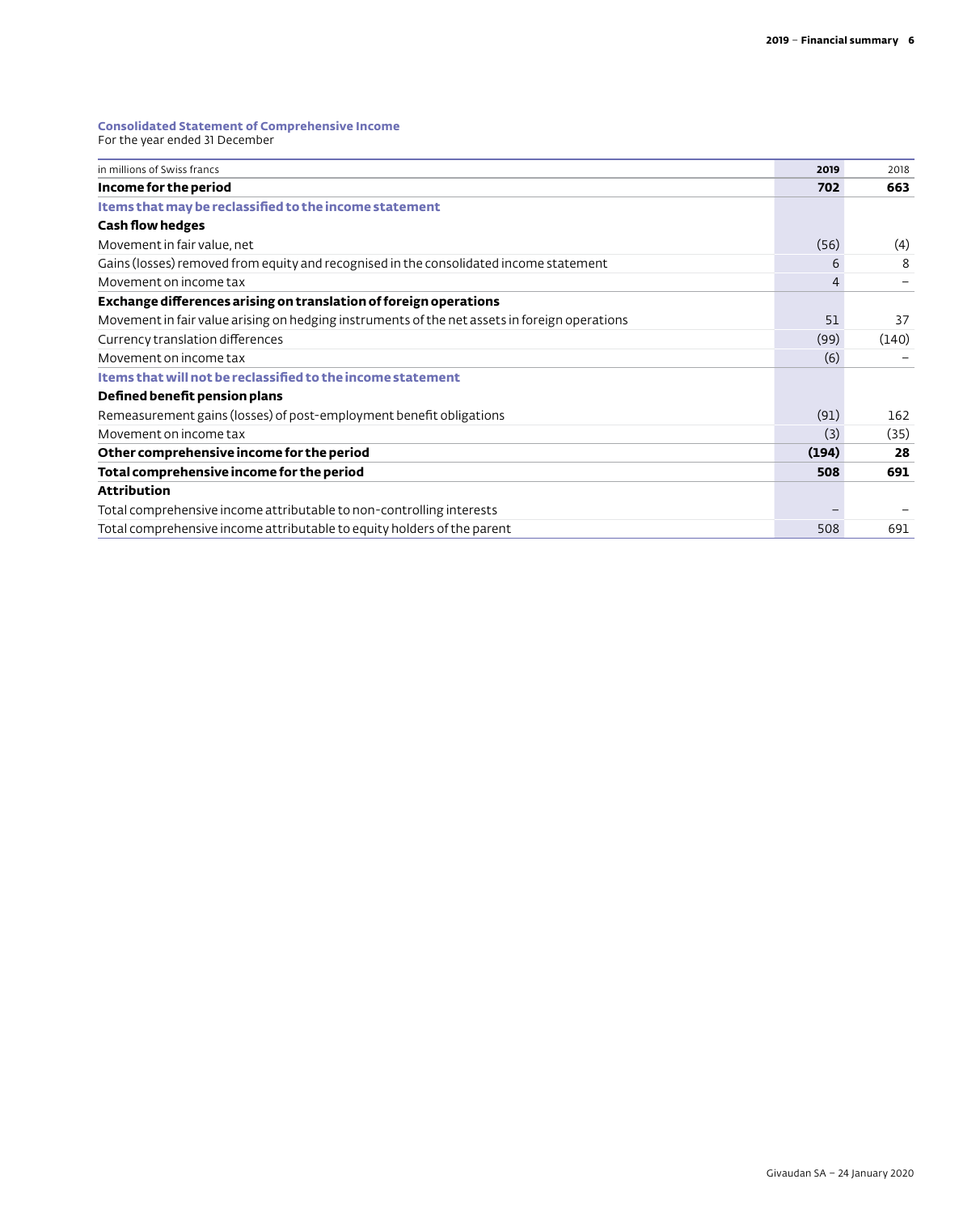### **Consolidated Statement of Financial Position**

As at 31 December

| in millions of Swiss francs                               | 2019           | 2018 <sup>a</sup> |
|-----------------------------------------------------------|----------------|-------------------|
| Cash and cash equivalents                                 | 452            | 423               |
| Derivative financial instruments                          | 24             | 11                |
| Financial assets at fair value through income statement   | $\overline{4}$ | 4                 |
| Accounts receivable - trade                               | 1,365          | 1,253             |
| Inventories                                               | 1,149          | 1,098             |
| Current tax assets                                        | 50             | 41                |
| Prepayments                                               | 35             | 53                |
| Other current assets                                      | 163            | 238               |
| <b>Current assets</b>                                     | 3,242          | 3,121             |
| Derivative financial instruments                          | $\mathbf 1$    | 2                 |
| Property, plant and equipment                             | 2,326          | 1,759             |
| Intangible assets                                         | 4,286          | 4,008             |
| Deferred tax assets                                       | 211            | 208               |
| Post-employment benefit plan assets                       | 32             | 22                |
| Financial assets at fair value through income statement   | 177            | 61                |
| Interests in joint ventures and investments in associates | 34             | 33                |
| Investment property                                       |                | 2                 |
| Other long-term assets                                    | 87             | 61                |
| Non-current assets                                        | 7,154          | 6,156             |
| <b>Total assets</b>                                       | 10,396         | 9,277             |
| Short-term debt                                           | 335            | 4                 |
| Derivative financial instruments                          | 29             | 12                |
| Accounts payable - trade and others                       | 833            | 719               |
| Accrued payroll and payroll taxes                         | 189            | 178               |
| Current tax liabilities                                   | 111            | 95                |
| Financial liability - own equity instruments              | 108            | 93                |
| Provisions                                                | 18             | 24                |
| Other current liabilities                                 | 207            | 225               |
| <b>Current liabilities</b>                                | 1,830          | 1,350             |
| Derivative financial instruments                          | 79             | 43                |
| Long-term debt                                            | 3,796          | 3,266             |
| Provisions                                                | 69             | 73                |
| Post-employment benefit plan liabilities                  | 601            | 490               |
| Deferred tax liabilities                                  | 280            | 238               |
| Other non-current liabilities                             | 82             | 85                |
| <b>Non-current liabilities</b>                            | 4,907          | 4,195             |
| <b>Total liabilities</b>                                  | 6,737          | 5,545             |
| Share capital                                             | 92             | 92                |
| Retained earnings and reserves                            | 5,961          | 5,811             |
| Own equity instruments                                    | (168)          | (142)             |
| Other components of equity                                | (2, 245)       | (2,051)           |
| Equity attributable to equity holders of the parent       | 3,640          | 3,710             |
| Non-controlling interests                                 | 19             | 22                |
| <b>Total equity</b>                                       | 3,659          | 3,732             |
| <b>Total liabilities and equity</b>                       | 10,396         | 9,277             |

a) The financial position as at 31 December 2018 has been restated to reflect the Naturex acquisition price allocation adjustment of CHF 9 million.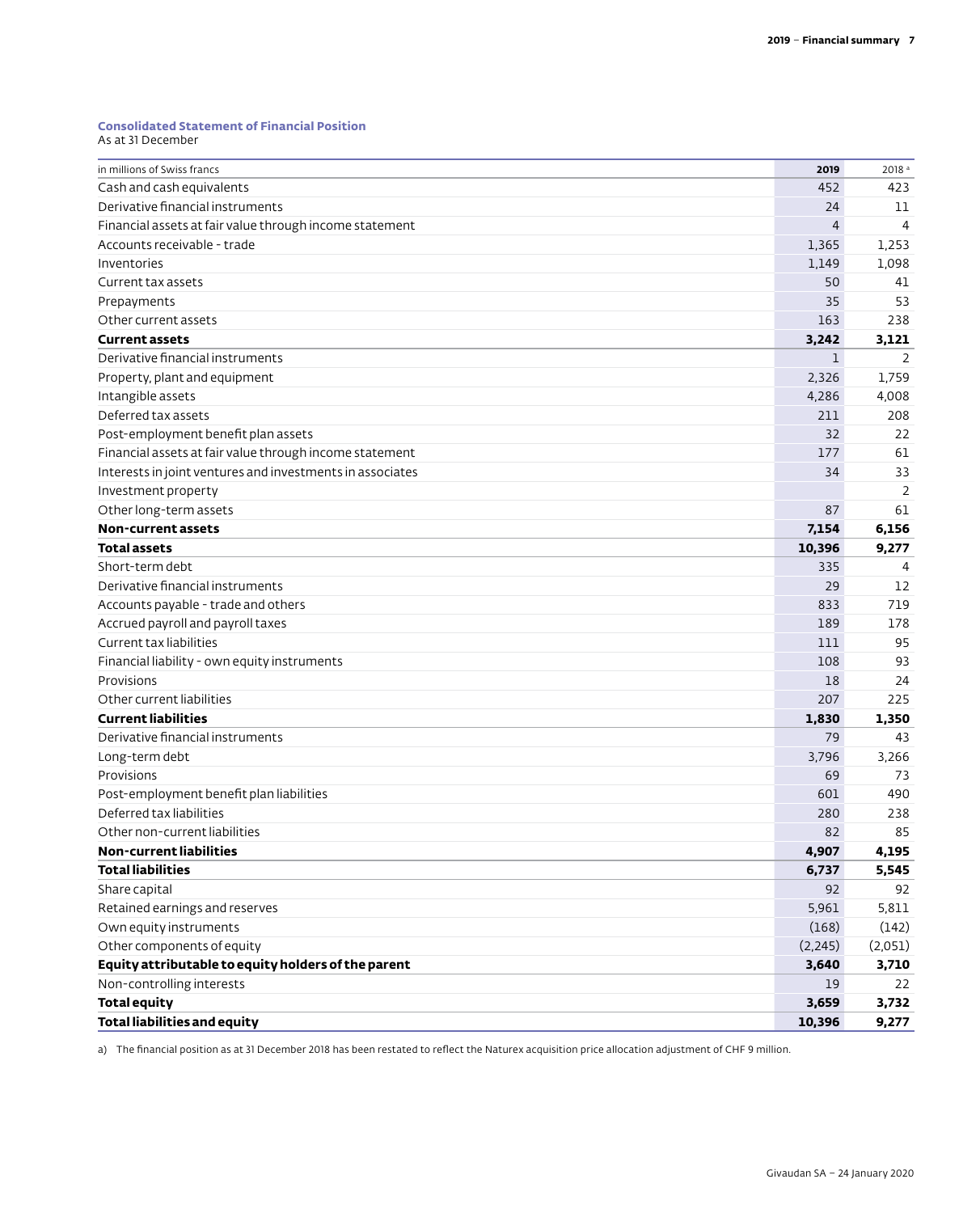### **Consolidated Statement of Changes in Equity** For the year ended 31 December

**2019** in millions of Swiss francs Retained earnings Share Capital and reserves Own equity instruments Cash flow hedges Currency translation differences Remeasurement of post attributable employment benefit obligations **Equity** to equity holders of the parents Noncontrolling Total equity **Balance as at 1 January 92 5,811 (142) (61) (1,559) (431) 3,710 22 3,732**  Income for the period 702 702 – 702 Other comprehensive income for the period (46) (54) (94) (194) (194) **Total comprehensive income for the period 702 (46) (54) (94) 508 – 508**  Dividends paid (552) (552) (552) Movement on own equity instruments, net (26) (26) (26) Non-controlling interests (3) (3) **Net change in other equity items (552) (26) (578) (3) (581) Balance as at 31 December 92 5,961 (168) (107) (1,613) (525) 3,640 19 3,659** 

| <b>Balance as at 31 December</b>             | 92            | 5,811                                | (142)                     | (61)                | (1,559)                                | (431)                                                              | 3,710                                                            | 22                                            | 3,732          |
|----------------------------------------------|---------------|--------------------------------------|---------------------------|---------------------|----------------------------------------|--------------------------------------------------------------------|------------------------------------------------------------------|-----------------------------------------------|----------------|
| Net change in other equity<br>items          |               | (534)                                | 15                        |                     |                                        |                                                                    | (519)                                                            | 22                                            | (497)          |
| Non-controlling interests                    |               |                                      |                           |                     |                                        |                                                                    |                                                                  | 22                                            | 22             |
| Movement on own equity<br>instruments, net   |               |                                      | 15                        |                     |                                        |                                                                    | 15                                                               |                                               | 15             |
| Dividends paid                               |               | (534)                                |                           |                     |                                        |                                                                    | (534)                                                            |                                               | (534)          |
| Total comprehensive income<br>for the period |               | 663                                  |                           | 4                   | (103)                                  | 127                                                                | 691                                                              |                                               | 691            |
| Other comprehensive income<br>for the period |               |                                      |                           | 4                   | (103)                                  | 127                                                                | 28                                                               |                                               | 28             |
| Income for the period                        |               | 663                                  |                           |                     |                                        |                                                                    | 663                                                              | $\overline{\phantom{0}}$                      | 663            |
| Balance as at 1 January                      | 92            | 5,682                                | (157)                     | (65)                | (1, 456)                               | (558)                                                              | 3,538                                                            |                                               | 3,538          |
| 2018<br>in millions of Swiss francs          | Share Capital | Retained<br>earnings<br>and reserves | Own equity<br>instruments | Cash flow<br>hedges | Currency<br>translation<br>differences | Remeasure-<br>ment of post<br>employment<br>benefit<br>obligations | Equity<br>attributable<br>to equity<br>holders of<br>the parents | Non-<br>controlling<br>interests <sup>a</sup> | Total equity a |

a) The non-controlling interests as at 31 December 2018 have been restated to reflect the Naturex acquisition price allocation adjustment of CHF 9 million.